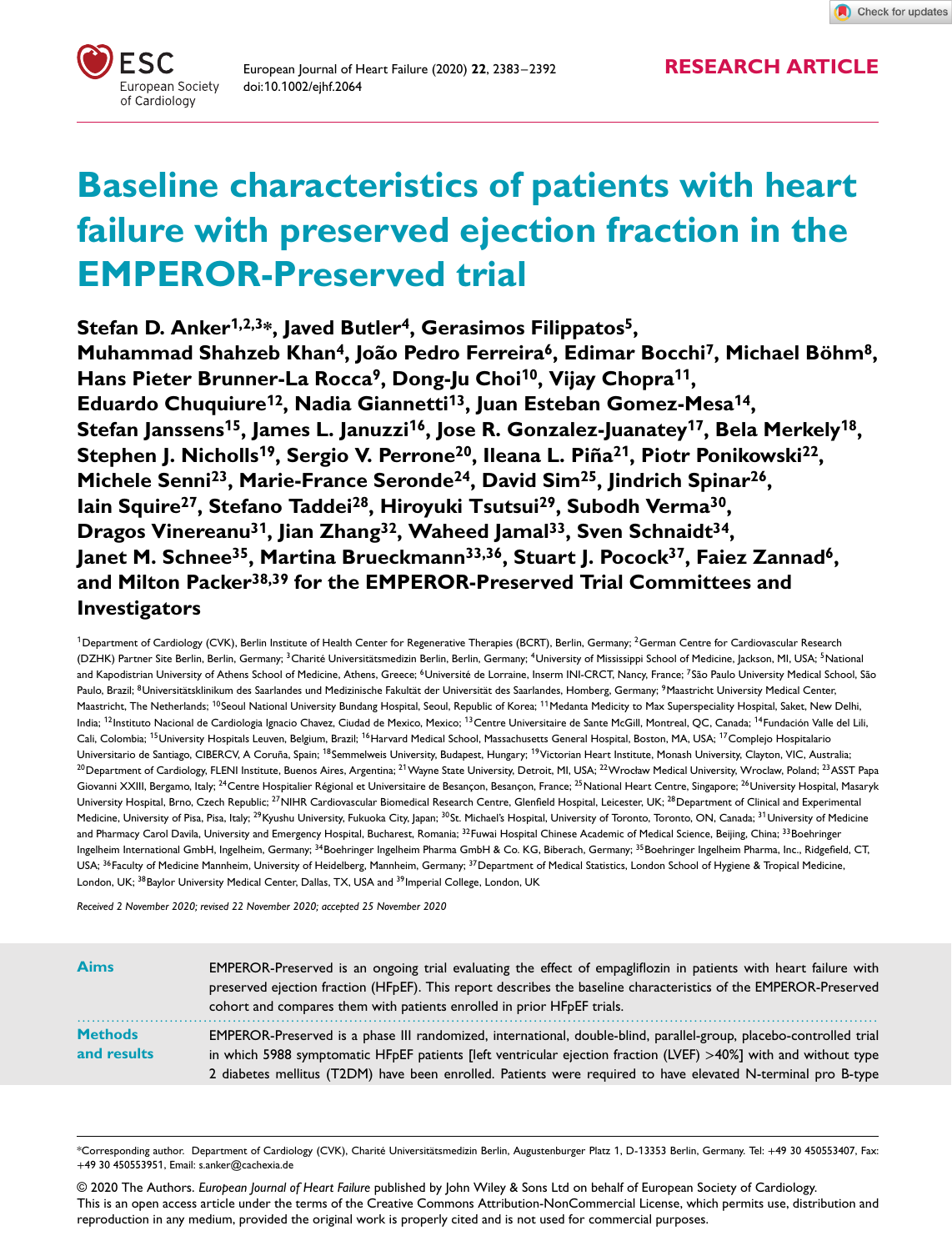|                   | natriuretic peptide (NT-proBNP) concentrations (i.e. $>300$ pg/mL in patients without and $>900$ pg/mL in patients<br>with atrial fibrillation) along with evidence of structural changes in the heart or documented history of heart failure<br>hospitalization. Among patients enrolled from various regions (45% Europe, 11% Asia, 25% Latin America, 12% North<br>America), the mean age was $72 \pm 9$ years, 45% were women. Almost all patients had New York Heart Association class<br>Il or III symptoms (99.6%), and 23% had prior heart failure hospitalization within 12 months. Thirty-three percent of<br>the patients had baseline LVEF of 41–50%. The mean LVEF (54 $\pm$ 9%) was slightly lower while the median NT-proBNP<br>[974 (499–1731) pg/mL] was higher compared with previous HFpEF trials. Presence of comorbidities such as diabetes<br>(49%) and chronic kidney disease (50%) were common. The majority of the patients were on angiotensin-converting<br>enzyme inhibitors/angiotensin receptor blockers/angiotensin receptor-neprilysin inhibitors (80%) and beta-blockers<br>(86%), and 37% of patients were on mineralocorticoid receptor antagonists. |
|-------------------|-----------------------------------------------------------------------------------------------------------------------------------------------------------------------------------------------------------------------------------------------------------------------------------------------------------------------------------------------------------------------------------------------------------------------------------------------------------------------------------------------------------------------------------------------------------------------------------------------------------------------------------------------------------------------------------------------------------------------------------------------------------------------------------------------------------------------------------------------------------------------------------------------------------------------------------------------------------------------------------------------------------------------------------------------------------------------------------------------------------------------------------------------------------------------------------------|
| <b>Conclusion</b> | When compared with prior trials in HFpEF, the EMPEROR-Preserved cohort has a somewhat higher burden of<br>comorbidities, lower LVEF, higher median NT-proBNP and greater use of mineralocorticoid receptor antagonists at<br>baseline. Results of the EMPEROR-Preserved trial will be available in 2021.                                                                                                                                                                                                                                                                                                                                                                                                                                                                                                                                                                                                                                                                                                                                                                                                                                                                                |
| <b>Keywords</b>   | Heart failure with preserved ejection fraction • Sodium-glucose co-transporter 2 inhibitors •<br>Empagliflozin                                                                                                                                                                                                                                                                                                                                                                                                                                                                                                                                                                                                                                                                                                                                                                                                                                                                                                                                                                                                                                                                          |

## **Introduction**

Heart failure (HF) with preserved ejection fraction (HFpEF) affects many million patients globally and is associated with substantial morbidity and mortality for patients and cost to society.<sup>1</sup> There are no therapies that are approved to reduce HF hospitalizations or mortality in HFpEF patients. $2-4$  In addition to being at high risk of mortality and morbidity, HFpEF patients also often have impaired quality of life and functional capacity, which is comparable to patients living with end-stage renal disease.<sup>5</sup> The mechanistic pathways to develop successful novel therapeutics in HFpEF are still being explored. In the recent PARAGON-HF [Prospective Comparison of ARNI (angiotensin receptor–neprilysin inhibitor) with ARB (angiotensin receptor blockers) Global Outcomes in HF with Preserved Ejection Fraction], sacubitril/valsartan narrowly missed the primary endpoint ( $P = 0.058$ ) of total hospitalizations for HF and death from cardiovascular causes among patients with HF and an ejection fraction of 45% or higher.<sup>6</sup>

Sodium–glucose co-transporter 2 (SGLT2) inhibitors have emerged as novel anti-hyperglycaemic agents which have shown consistent benefit for HF hospitalizations in patients with type 2 diabetes mellitus (T2DM), who are especially prone to develop HFpEF.<sup>7-10</sup> Furthermore, results from the DAPA HF trial (Dapagliflozin in Patients with Heart Failure and Reduced Ejection Fraction) and EMPEROR-Reduced (Empagliflozin Outcome Trial in Patients With Chronic Heart Failure With Reduced Ejection Fraction) showed that the risk of worsening HF or cardiovascular mortality was significantly lower with SGLT2 inhibitors compared with placebo by 25%, regardless of the presence or absence of T2DM, indicating that the therapeutic role of SGLT2 inhibitors in HF with reduced ejection fraction (HFrEF) extends to patients beyond T2DM.<sup>10-12</sup> Independent of their glucose-lowering action, SGLT2 inhibitors exert broader multi-system metabolic benefits, including reduction in cardiac inflammation and fibrosis, weight loss, reduction in blood pressure and improvement in kidney function.<sup>1</sup>3,1<sup>4</sup> These effects may contribute to improving HFpEF outcomes.

The EMPEROR program is evaluating the effects of empagliflozin on HF in two large randomized controlled trials with one focusing on patients with a reduced ejection fraction (EMPEROR-Reduced, NCT03057977) and the other focusing on patients with a preserved ejection fraction (EMPEROR-Preserved, NCT03057951). This report describes the baseline characteristics of the EMPEROR-Preserved cohort and compares them with the patients enrolled in prior HFpEF trials.<sup>6,15-18</sup>

# **Methods**

........................................................ ...................................................

#### **Study design**

The EMPEROR-Preserved trial is a phase III multicentre, randomized, double-blind, parallel-group, placebo-controlled trial evaluating the effects of empagliflozin on morbidity and mortality in patients with established HFpEF, with or without T2DM (*Figure* 1). The trial is registered as [ClinicalTrials.gov](http://clinicaltrials.gov) Identifier: NCT03057951. The design paper has been published in full previously and is summarized below briefly.<sup>19</sup>

#### **Study patients**

Adults ≥18 years with chronic HF [New York Heart Association (NYHA) class II–IV] for at least 3 months and in whom left ventricular ejection fraction (LVEF) was *>*40% at its most recent assessment and in whom no prior measurement of ejection fraction of ≤40% was noted were enrolled. Eligible patients were required to have elevated N-terminal pro B-type natriuretic peptide (NT-proBNP) concentrations (i.e. *>*300 pg/mL in patients without atrial fibrillation and *>*900 pg/mL in patients with atrial fibrillation) and structural heart changes (increased left atrial size or left ventricular mass) or a documented hospitalization for HF within 12 months of screening. After a screening period of 4–28 days, patients were randomized 1:1 to placebo or empagliflozin 10 mg/day, in addition to standard of care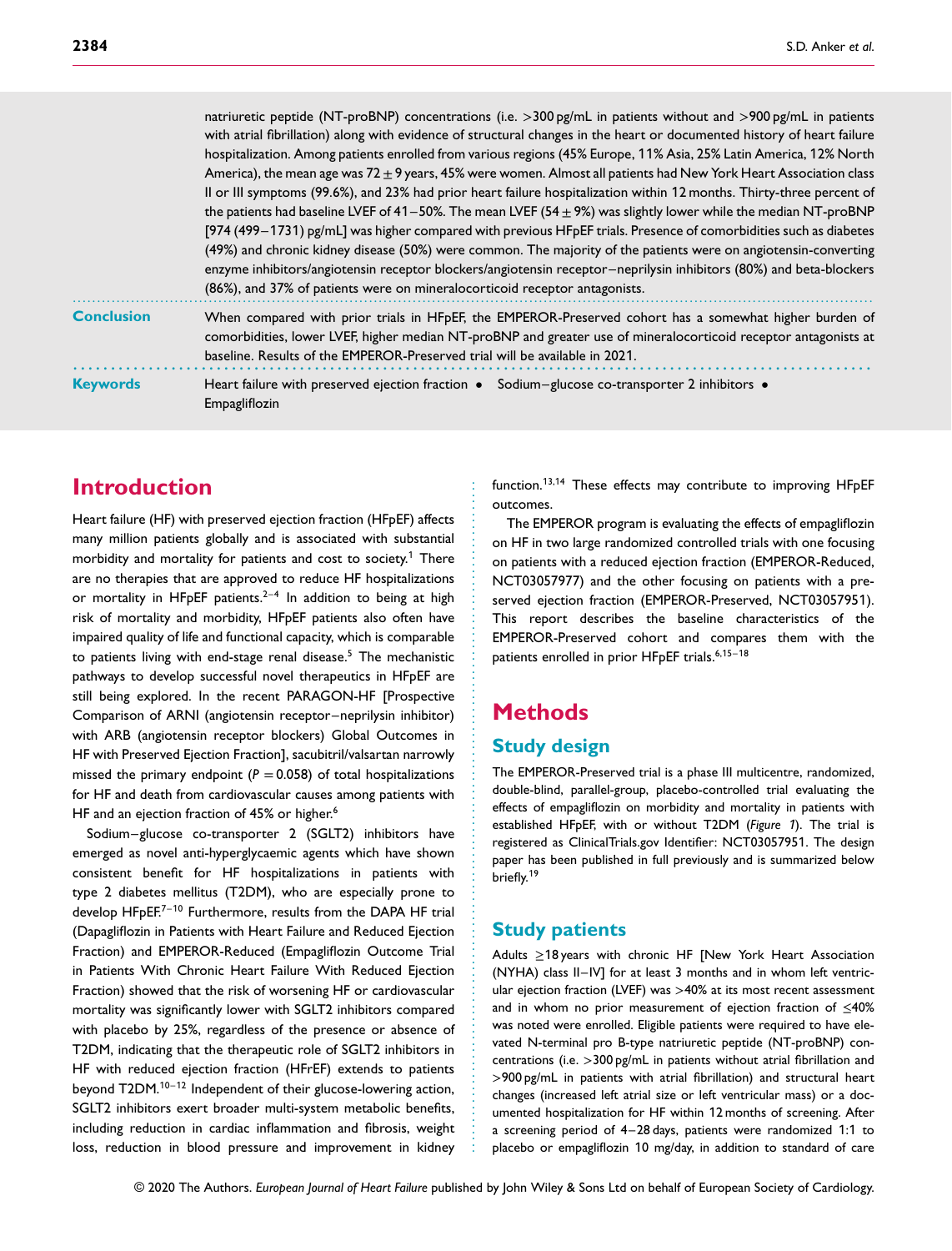# **EMPEROR-Preserved**

#### Phase III randomised double-blind placebo-controlled event driven trial

Key Inclusion Criteria: T2D and non-T2D, aged ≥18 years, chronic HF (NYHA class II-IV) with LVEF >40%, elevated NT-proBNP concentrations and structural heart changes or documented HHF within 12 months.

Key Exclusion Criteria: Symptomatic hypotension and eGFR <20 mL/min/1.73m2.



**Figure 1** The design of the EMPEROR-Preserved trial. CKD-EPI, Chronic Kidney Disease Epidemiology Collaboration; CV, cardiovascular; eGFR, estimated glomerular filtration rate; HF, heart failure; HHF, hospitalization for heart failure; LVEF, left ventricular ejection fraction; NT-proBNP, N-terminal pro B-type natriuretic peptide; NYHA, New York Heart Association; T2D, type 2 diabetes.

........................................... .............................................

that is mostly driven by the management of comorbidities (e.g. coronary artery disease and hypertension) and as per the discretion of the treating physician. Randomization was done using permuted block design with a computer pseudo-random number generator and was stratified based on geographical region, estimated glomerular filtration rate (eGFR) and status of T2DM. The primary endpoint was the time-to-first-event analysis of the combined risk for adjudicated cardiovascular death and adjudicated hospitalization for HF. The trial is event-driven and will end when 841 adjudicated primary events have occurred.

#### **Baseline data**

All patients underwent a detailed baseline visit which included medical and social history based on patient self-report and chart review. The following variables were collected at the baseline visit: prior hospitalization for HF, myocardial infarction, stroke, chronic obstructive pulmonary disease, asthma, hypertension, dyslipidaemia, defibrillator, pacemaker, atrial fibrillation, T2DM, chronic kidney disease, smoking history and alcohol intake. All medications were also noted at the time of baseline visit. Physical examination and laboratory data included heart rate, systolic and diastolic blood pressure, height, weight, complete blood count, and urine microalbumin. Twelve-lead electrocardiogram (ECG) and health status assessment using the 23-question Kanas City Cardiomyopathy Questionnaire were also performed.

### **Comparisons with other relevant trials**

Baseline characteristics from EMPEROR-Preserved were compared with those of other large-scale HFpEF trials, including patients enrolled in PARAGON-HF, TOPCAT (Treatment of Preserved Cardiac Function Heart Failure With an Aldosterone Antagonist), I-PRESERVE (Irbesartan in Heart Failure With Preserved Ejection Fraction), CHARM-Preserved (Candesartan in Heart Failure: Assessment of Reduction in Mortality and Morbidity) and PEP-CHF (Perindopril in Elderly People With Chronic Heart Failure).<sup>6,15-18</sup> Baseline characteristics comparing patients by region of enrolment at baseline are also reported.

## **Results**

#### **Enrolment of study participants**

Between March 2017 and April 2020, 11 585 patients were screened in 23 countries, and 5988 patients were ultimately enrolled in EMPEROR-Preserved. Six percent of the patients were enrolled in the trial based only on HF hospitalization within the past 12 months, 77% were enrolled based on evidence for presence of structural heart disease, while 16% had both.

### **Baseline demographic and clinical characteristics**

Among patients enrolled from various regions (45% Europe, 11% Asia, 25% Latin America, 12% North America and 6% other), the mean age was  $72 \pm 9$  years, and 45% were women. Overall, 76% of the patients were white (*Table* 1). The median duration of HF prior to randomization was 2.6 [interquartile range (IQR) 1.0–5.8] years. The majority of the patients had a history of hypertension (90%), but blood pressure was 132/76 mmHg at time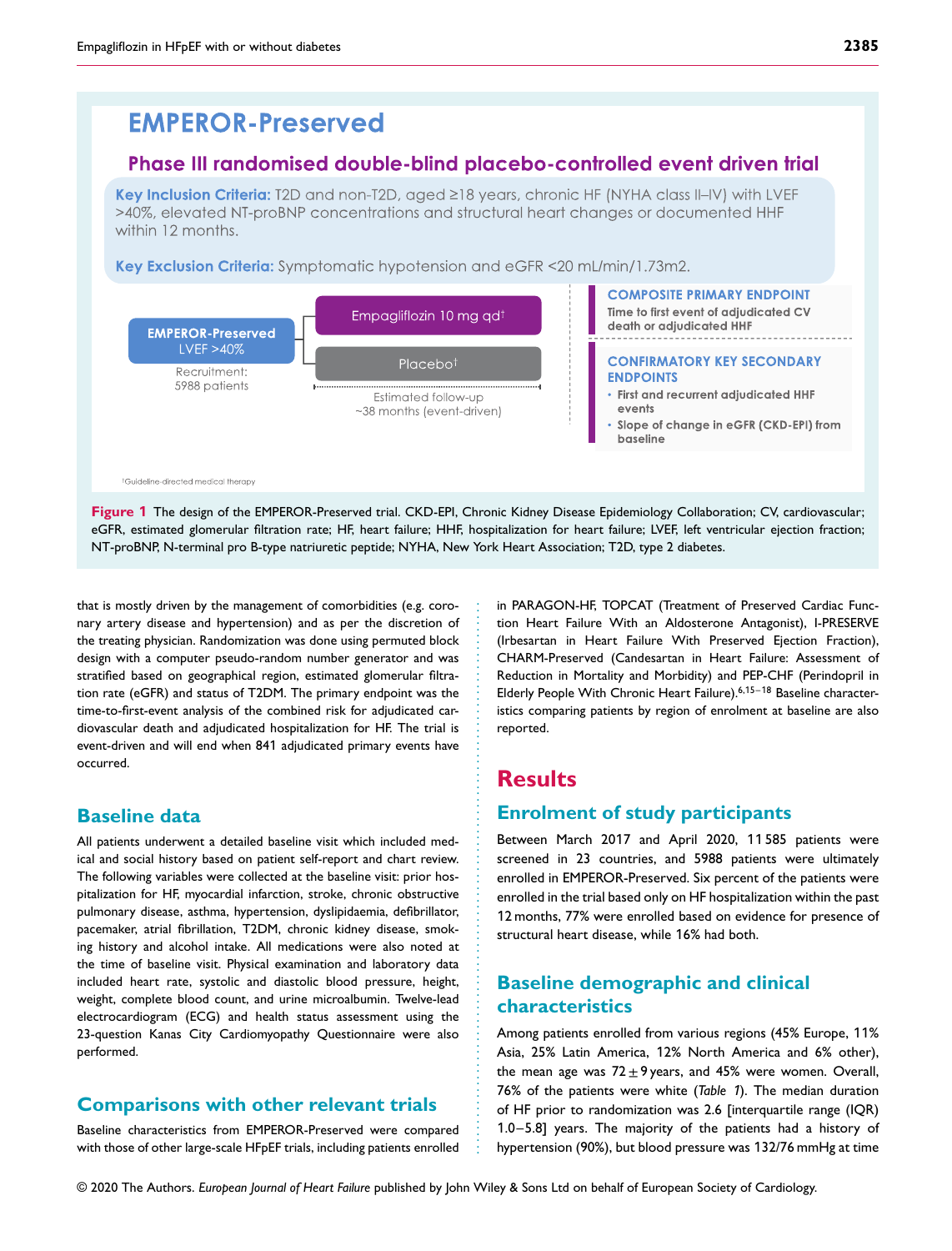**EMPEROR-Preserved (***n* **= 5988) PARAGON-HF**  $(n = 4822)$ **TOPCAT (***n* **= 3445) I-PRESERVE (***n* **= 4128) CHARM-Preserved (***n* **= 3023) PEP-CHF**  $(n = 850)$ ................................................................ ............................................................... ............ Age (years)<sup>a</sup> 72±9 73±8 69±10 72±7 67±11 75 (72–79) Women (%) 45 52 52 60 40 56 Obese (%) 45 49 55 41 38 NR Race (%) White 76 82 89 93 92 N/A Black 4 2 9 2 4 N/A Asian 14 13 1 1 2 N/A Native American/other 6 1 *<*1 NR 0 N/A NYHA class (%) II 82 72 63 22 61 NR III 18 27 33 77 38 NR IV 0.3 0.6 *<*1 3 2 NR Hypertension (%) 89 89 84 96 89 84 979 89 84 979 89 84 979 91 89 89 84 979 91 89 84 979 889 84 979 91 889 80 1 Diabetes (%) 49 43 32 27 28 21 Chronic kidney disease (%) 50 47 39 31 35 NR Obstructive/central sleep apnoea (%)  $7/1$  NR NR NR NR NR NR COPD (%) 13 14 12 NR NR NR Current smoker (%) 7 7 10 NR 14 NR Anaemia (%) 14 NR NR 15 27 NR History of CAD (%) 35 43 59 13 33 NR History of myocardial infarction (%) 29 23 26 24 44 27 History of atrial fibrillation/flutter (%) 52 52 35 29 29 NR History of malignancy 10 NR NR NR NR NR Stroke (%) 10 10 8 10 9 NR Prior HF hospitalization within 12 months before visit 1 (%) 23 48 72 23 69 NR ICD (%) 4 0.4 1 NR 0.8 NR MAGGIC risk score  $19.1 \pm 5.6$   $20 \pm 6$  NR NR NR NR NR Medications (%) Diuretics 86 96 82 Loop = 83; thiazide  $= 52$ 75  $Loop = 46;$ thiazide  $= 55$ ACE inhibitors 26 19<sup>a</sup> – 20 30 40 40 5 26 26 19<sup>a</sup> – ARBs 39 45 20 N/A N/A – ARNI 2 – NR NR NR NR MRA 37 24 – 15 12 NR Beta-blockers 86 75 78 59 56 55 CCB 30 36 38 40 31 33 Nitrates 12 17 15 27 33 51 Aspirin 42 40 65 NR 58 66 Antiplatelet (except aspirin) 16 13 NR 59 5 NR Anticoagulants 48 27 23 19 10 16 Statins 69 62 53 NR NR NR Cardiac glycosides 9 9 9 NR 14 28 12

**Table 1 Comparison of baseline demographic and clinical characteristics of patients enrolled in EMPEROR-Preserved and previous heart failure with preserved ejection fraction trials**

ACE, angiotensin-converting enzyme; ARB, angiotensin receptor blocker; ARNI, angiotensin receptor–neprilysin inhibitor; CAD, coronary artery disease; CCB, calcium channel blocker; COPD, chronic obstructive pulmonary disease; HF, heart failure; ICD, implantable cardioverter defibrillator; MAGGIC, Meta-Analysis Global Group in Chronic Heart Failure; MRA, mineralocorticoid receptor antagonist; N/A, not applicable; NR, not recorded; NYHA, New York Heart Association.  $a$ Mean  $\pm$  standard deviation (except for median and interquartile range for PEP-CHF).

............

of study enrolment. At baseline, 2163 patients (36%) had a systolic blood pressure  $\geq$ 140 mmHg or a diastolic blood pressure ≥90 mmHg. Most patients had NYHA functional class II symptoms (82%) at baseline. Almost half of the patients had T2DM (49%),

chronic kidney disease defined as an eGFR *<*60 mL/min/1.73 m<sup>2</sup> (50%), or a history of atrial fibrillation or atrial flutter (52%); a large percentage were overweight or obese with a body mass index (BMI) *>*30.0 kg/m<sup>2</sup> (45%). The proportion of patients with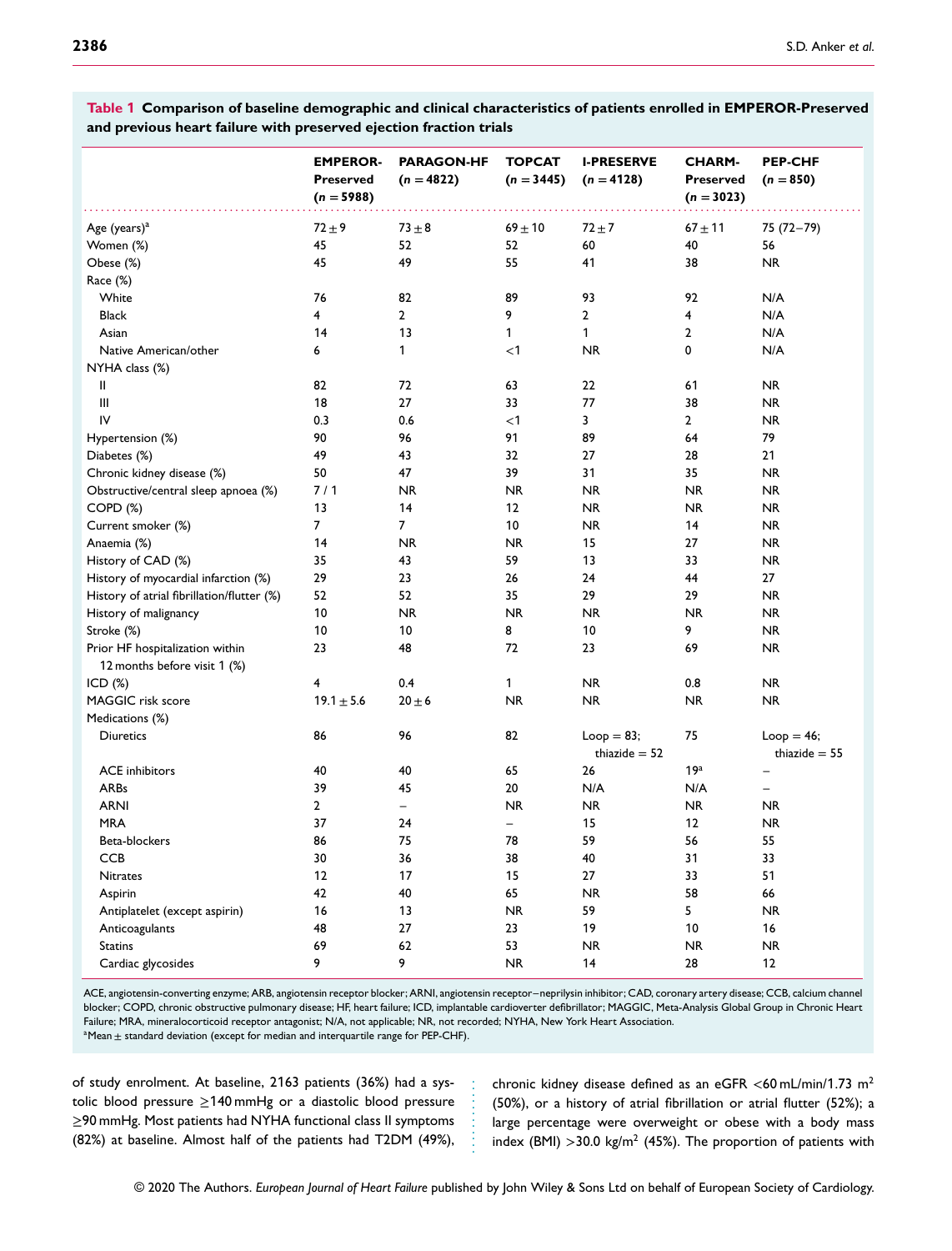anaemia was 14%. Most of the patients were on a diuretic (86%), on renin–angiotensin–aldosterone system inhibitor therapy with angiotensin-converting enzyme inhibitors or angiotensin receptor blockers (78%) or sacubitril/valsartan (2%) and beta-blockers (86%). Thirty-seven percent of the patients were on a mineralocorticoid receptor antagonist (MRA) and 67% were on a loop or high ceiling diuretic, while 21% were on thiazides or low-ceiling diuretics. Twenty-three percent of patients had a prior HF hospitalization within the past 12 months. The mean MAGGIC (Meta-Analysis Global Group in Chronic Heart Failure) risk score for mortality at baseline was  $19.1 \pm 5.6$ . Many patients had peripheral oedema (29%), abnormal jugular venous distention (7%) and pulmonary rales (8%) at baseline. S3 gallop was not frequently present (1%).

#### **Comparison of baseline demographic and clinical characteristics to prior heart failure with preserved ejection fraction trials**

Overall, the characteristics of patients enrolled in EMPEROR-Preserved were similar to the patients enrolled in the PARAGON-HF trial. A larger percentage of patients were on MRA (37% vs. 24%) and beta-blocker (86% vs. 75%) therapy in EMPEROR-Preserved compared with PARAGON-HF. The use of any diuretic (86% vs. 96%), history of coronary artery disease (35% vs. 43%) and presence of NYHA class III symptoms (18% vs. 27%) was higher in the PARAGON-HF cohort. T2DM (49% vs. 43%) was more common in the patients enrolled in EMPEROR-Preserved. Compared with TOPCAT, I-PRESERVE, CHARM-Preserved and PEP-CHF, EMPEROR-Preserved study participants had higher burden of comorbidities (particularly regarding presence of chronic kidney disease and T2DM), but had similar age and sex distribution. EMPEROR-Preserved (14%) and PARAGON-HF (13%) had significantly higher enrolment of Asian individuals than other prior HFpEF trials (*Table* 1). The overall mean MAGGIC risk score at baseline in EMPEROR-Preserved (19.1  $\pm$  5.6) and PARAGON-HF (20  $\pm$  6) was similar. HF signs such as peripheral oedema, abnormal jugular venous distention and pulmonary rales were more frequently present in PARAGON-HF (45%, 17% and 11%, respectively) and TOPCAT (60%, 18% and 15%, respectively) compared with EMPEROR-Preserved.

#### **Baseline laboratory, echocardiographic and electrocardiographic characteristics**

The LVEF of patients enrolled in EMPEROR-Preserved is  $54 \pm 9\%$ (mean  $\pm$  standard deviation) – 33% of patients had a baseline LVEF 41–50%, and 782 patients (13.1%) had a baseline LVEF 41–45%. The majority (82%) of the patients had left atrial enlargement at baseline. The median (IQR) NT-proBNP concentration was 974 (499–1730) pg/mL (*Table 2*). In the 5216 patients with baseline LVEF *>*45%, median NT-proBNP concentration was 963 (494–1705) pg/mL. Overall, the median (IQR) eGFR was 60  $(46-75)$  mL/min/1.73 m<sup>2</sup>. Twenty-four percent of the patients had eGFR *<*45 mL/min/1.73 m2. The mean haemoglobin A1c in patients with diabetes at baseline was  $7.3 \pm 1.5\%$  [median: 6.8% (6.3–7.8%)]. Based on ECG recording at the time of screening, atrial fibrillation or atrial flutter was present in 35% of the patients.

#### **Comparison of baseline laboratory and electrocardiographic characteristics to prior heart failure with preserved ejection fraction trials**

The median NT-proBNP concentration was slightly higher while the mean LVEF was lower in the EMPEROR-Preserved cohort compared with prior HFpEF trials including PARAGON-HF (*Table 2*). Presence of atrial fibrillation at screening was largely similar in all trials except PEP-CHF (21%), in which it was markedly lower. A higher number of patients in the EMPEROR-Preserved cohort had eGFR *<*45 mL/min/1.73 m2 compared with the previous trials (24% vs. 18%).

#### **Baseline characteristics by region of enrolment**

*Table 3* shows the baseline characteristics according to region of enrolment. Patients enrolled in Asia had lower average BMI and were less likely to be in NYHA class III, to have chronic obstructive pulmonary disease or to be on angiotensin-converting enzyme inhibitors. Patients enrolled in North America were more likely to be obese, have obstructive sleep apnoea, anaemia, history of coronary artery disease and malignancy. Baseline blood pressure, heart rate, mean eGFR and LVEF were similar across the patients enrolled in different regions.

## **Discussion**

................................................................ ............................................................... .........................................

EMPEROR-Preserved is the first randomized controlled trial of treatment with an SGLT2 inhibitor in HFpEF patients with and without T2DM aiming to show the impact of this therapeutic approach on hard outcome events. It represents the most contemporary cohort and largest outcomes trial for HFpEF conducted to date with approximately 1000 more patients enrolled than in the PARAGON-HF trial (*Graphical Abstract*). The baseline characteristics of HFpEF patients enrolled in EMPEROR-Preserved were generally similar to the broader population of HFpEF and prior trials with some differences including higher burden of comorbidities, lower ejection fraction, slightly higher NT-proBNP and greater use of MRA at baseline. Similar to previous trials,  $6,15-18$  more than 30% of the patients had atrial fibrillation or atrial flutter at screening and more than half had atrial fibrillation/flutter at screening or prior history of atrial fibrillation/flutter suggesting the close relationship between HFpEF and atrial fibrillation.

There are several interesting differences between the baseline characteristics of EMPEROR-Preserved and recent prior studies in HFpEF. The majority of the patients were enrolled based on evidence of presence of structural changes in the heart (i.e. increases in left atrial size or left ventricular mass on echocardiography within 6 months of enrolment). Only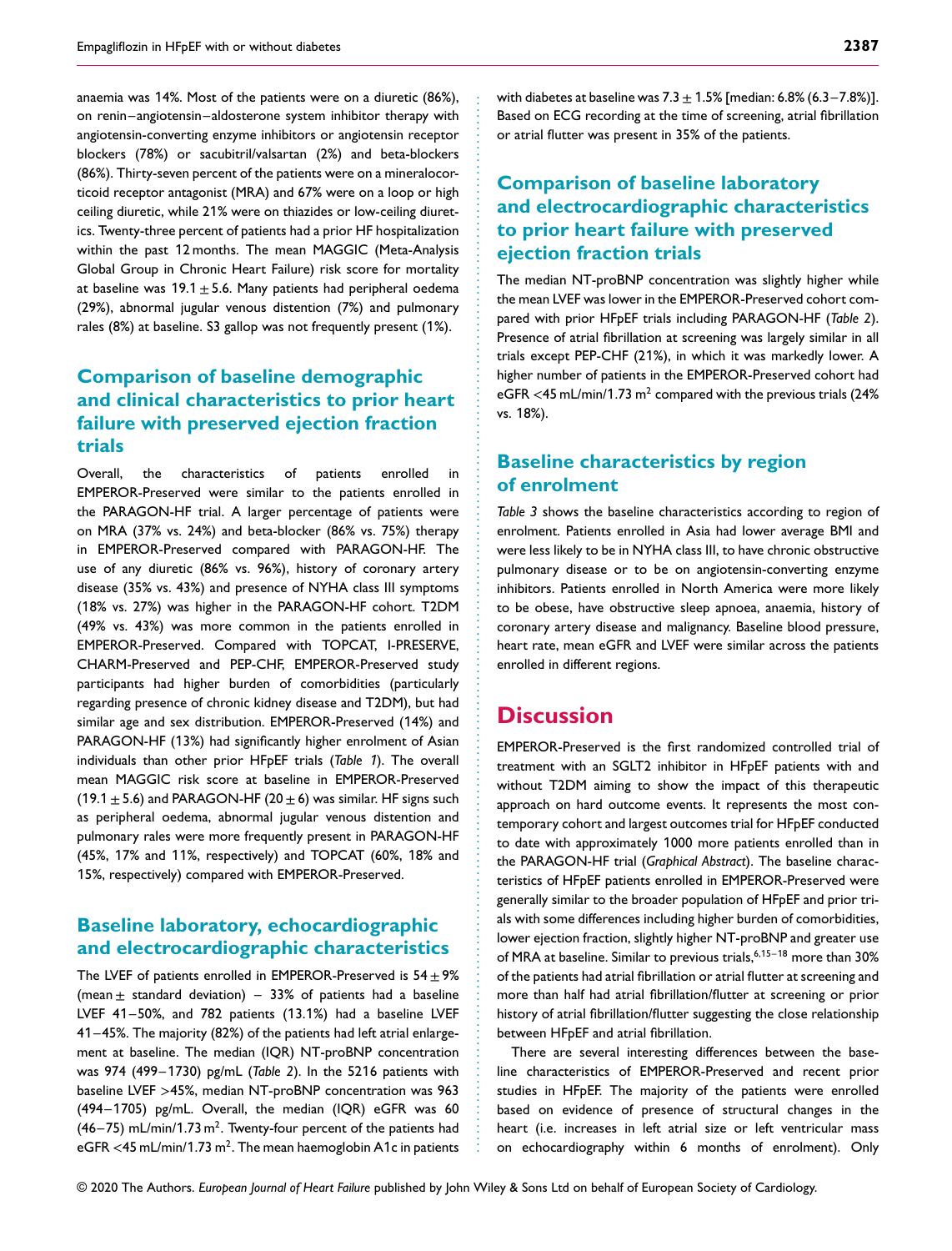|                                                            | <b>EMPEROR-</b><br><b>Preserved</b><br>$(n = 5988)$ | <b>PARAGON-HF</b><br>$(n = 4822)$ | <b>TOPCAT</b><br>$(n = 3445)$ | <b>I-PRESERVE</b><br>$(n = 4128)$ | <b>CHARM-</b><br><b>Preserved</b><br>$(n = 3023)$ | <b>PEP-CHF</b><br>$(n = 850)$ |
|------------------------------------------------------------|-----------------------------------------------------|-----------------------------------|-------------------------------|-----------------------------------|---------------------------------------------------|-------------------------------|
| BMI $(kg/m2)a$                                             | $30 \pm 6$                                          | $30 \pm 5$                        | $32 \pm 7$                    | $30 \pm 5$                        | $29 \pm 6$                                        | $28(25-30)$                   |
| Atrial fibrillation/flutter (%, at screening) <sup>b</sup> | 35                                                  | 32                                | 28                            | 29                                | 29                                                | 21                            |
| LBBB (%)                                                   | 9                                                   | $\overline{7}$                    | 8                             | 8                                 | <b>NR</b>                                         | <b>NR</b>                     |
| RBBB (%)                                                   | 9                                                   | <b>NR</b>                         | 11                            | <b>NR</b>                         | <b>NR</b>                                         | <b>NR</b>                     |
| LV hypertrophy (%)                                         | 10                                                  | <b>NR</b>                         | 29                            | 31                                | 15                                                | <b>NR</b>                     |
| Paced rhythm (%)                                           | 8                                                   | <b>NR</b>                         | $\overline{7}$                | <b>NR</b>                         | <b>NR</b>                                         | <b>NR</b>                     |
| $E/e' \ge 13$ (%)                                          | 13                                                  | <b>NR</b>                         | <b>NR</b>                     | <b>NR</b>                         | <b>NR</b>                                         | <b>NR</b>                     |
| Any LA size/volume increase at baseline (%)                | 82                                                  | 92 <sup>c</sup>                   | <b>NR</b>                     | <b>NR</b>                         | <b>NR</b>                                         | <b>NR</b>                     |
| LA width $\geq$ 4 cm (%)                                   | 59                                                  | <b>NR</b>                         | <b>NR</b>                     | <b>NR</b>                         | <b>NR</b>                                         | <b>NR</b>                     |
| LA length $\geq$ 5 cm (%)                                  | 21                                                  | <b>NR</b>                         | <b>NR</b>                     | <b>NR</b>                         | <b>NR</b>                                         | <b>NR</b>                     |
| LA area $\geq$ 20 cm <sup>2</sup> (%)                      | 23                                                  | <b>NR</b>                         | <b>NR</b>                     | <b>NR</b>                         | <b>NR</b>                                         | <b>NR</b>                     |
| LA volume $\geq$ 55 mL (%)                                 | 15                                                  | <b>NR</b>                         | <b>NR</b>                     | <b>NR</b>                         | <b>NR</b>                                         | <b>NR</b>                     |
| LA volume index $\geq$ 34 mL/m <sup>2</sup> (%)            | 20                                                  | <b>NR</b>                         | <b>NR</b>                     | <b>NR</b>                         | <b>NR</b>                                         | <b>NR</b>                     |
| Baseline weight (kg)                                       | $82 + 19$                                           | <b>NR</b>                         | $90 \pm 22$                   | <b>NR</b>                         | <b>NR</b>                                         | <b>NR</b>                     |
| Baseline heart rate <sup>a</sup>                           | $70 + 12$                                           | $70 + 12$                         | $69 \pm 10$                   | $71 \pm 10$                       | $71 + 12$                                         | $73(66 - 82)$                 |
| Baseline SBP (mmHg) <sup>a</sup>                           | $132 \pm 16$                                        | $136 + 15$                        | $129 \pm 14$                  | $136 \pm 15$                      | $136 \pm 18$                                      | 139 (129 - 150)               |
| Baseline DBP (mmHg) <sup>a</sup>                           | $76 + 11$                                           | $77 + 11$                         | $76 + 11$                     | $79 + 9$                          | $78 + 11$                                         | $80(74 - 86)$                 |
| Baseline NT-proBNP (pg/mL)                                 | 974 (499-1730)                                      | 885 (863-908)                     | 950 (588-1920)                | -                                 | -                                                 |                               |
| LVEF $(\%)^a$                                              | $54 \pm 9$                                          | $58 \pm 8$                        | $57 \pm 7$                    | $59 \pm 9$                        | $54 \pm 9$                                        | $64(56-66)$                   |
| eGFR (mL/min) <sup>a</sup>                                 | $60.6 \pm 19.8$                                     | $63 + 19$                         | $68 + 20$                     | $73 + 23$                         | <b>NR</b>                                         | <b>NR</b>                     |
| <45                                                        | 23.8                                                | 18                                | <b>NR</b>                     | <b>NR</b>                         | <b>NR</b>                                         | <b>NR</b>                     |
| 45 to $<$ 60                                               | 26.1                                                | 30                                | <b>NR</b>                     | 31                                | <b>NR</b>                                         | <b>NR</b>                     |
| $\geq 60$                                                  | 50.1                                                | 53                                | <b>NR</b>                     | <b>NR</b>                         | <b>NR</b>                                         | <b>NR</b>                     |
| Baseline haemoglobin (g/dL) <sup>a</sup>                   | $13 \pm 2$                                          | NR.                               | $13 \pm 2$                    | 14                                | 13                                                | <b>NR</b>                     |
| Baseline troponin (ng/mL) <sup>a</sup>                     | $23.7 \pm 30$                                       | <b>NR</b>                         | <b>NR</b>                     | <b>NR</b>                         | <b>NR</b>                                         | <b>NR</b>                     |
| Haemoglobin A1c (%) <sup>a</sup>                           | $7.3 \pm 1.5$                                       | <b>NR</b>                         | <b>NR</b>                     | <b>NR</b>                         | <b>NR</b>                                         | <b>NR</b>                     |
|                                                            |                                                     |                                   |                               |                                   |                                                   |                               |

**Table 2 Comparison of baseline physical examination, laboratory, echocardiographic and electrocardiographic characteristics of patients enrolled in EMPEROR-Preserved and previous heart failure with preserved ejection fraction trials**

BMI, body mass index; DBP, diastolic blood pressure; eGFR, estimated glomerular filtration rate; LBBB, left bundle branch block; LA, left atrial; LVEF, left ventricular ejection fraction; NR, not recorded; NT-proBNP, N-terminal pro B-type natriuretic peptide; RBBB, right bundle branch block; SBP, systolic blood pressure.

...................................................

aMean  $\pm$  standard deviation where available (except for median and interquartile range for PEP-CHF).

**b**Based on electrocardiogram.

cSite reported.

23% of the patients in the EMPEROR-Preserved cohort had a recent HF hospitalization. This low rate was only similar to that in I-PRESERVE.<sup>16</sup> In comparison, in TOPCAT overall and in CHARM-Preserved, 70% of the patients had hospitalization for HF within the 12 months prior to enrolment.<sup>15,17</sup> This was somewhat lower with 50% in sites of the Americas in TOPCAT as well as in PARAGON-HF.<sup>20,21</sup> The relatively low rates of recent HF hospitalization in EMPEROR-Preserved should have no major effect on generalizability of the trial results, if not increase the generalizability slightly, as patients were enrolled based on structural changes in the heart or elevated NT-proBNP which may be more commonly consistent with real-world HFpEF patients.

The differences in baseline characteristics may, to some degree, also be related to the somewhat differential requirements for natriuretic peptide elevation in these studies, and notably different requirements based on whether or not the patient had previously been admitted to hospital for HF. For example, in TOPCAT only patients without a prior hospitalization with HF had to have *elevated* natriuretic peptides (B-type natriuretic peptide ≥100 pg/mL or NT-proBNP  $\geq$ 360 pg/mL).<sup>15</sup> In PARAGON-HF, patients without compared to those with a prior HF hospitalization had to meet a higher NT-proBNP threshold level for inclusion [e.g. those without prior HF hospitalization had to meet a *>*300 pg/mL limit (*>*600 pg/mL if AF was present at screening), while those with a prior HF hospitalization had to meet *>*200 pg/mL (*>*600 pg/mL, if in AF at screening)]. In EMPEROR-Preserved, however, *all* patients had to have raised NT-proBNP levels to be eligible with NT-proBNP *>*300 pg/mL (or *>*900 pg/mL, if in AF at screening).<sup>1</sup><sup>9</sup> The inclusion of patients with LVEF of 41–44% did not impact the median NT-proBNP observed in the EMPEROR-Preserved cohort (974 pg/mL for all patients vs. 963 pg/mL without the 782 patients with LVEF *<*45%).

Other relevant differences in baseline characteristics are worthy of discussion. I-PRESERVE, PARAGON-HF and TOPCAT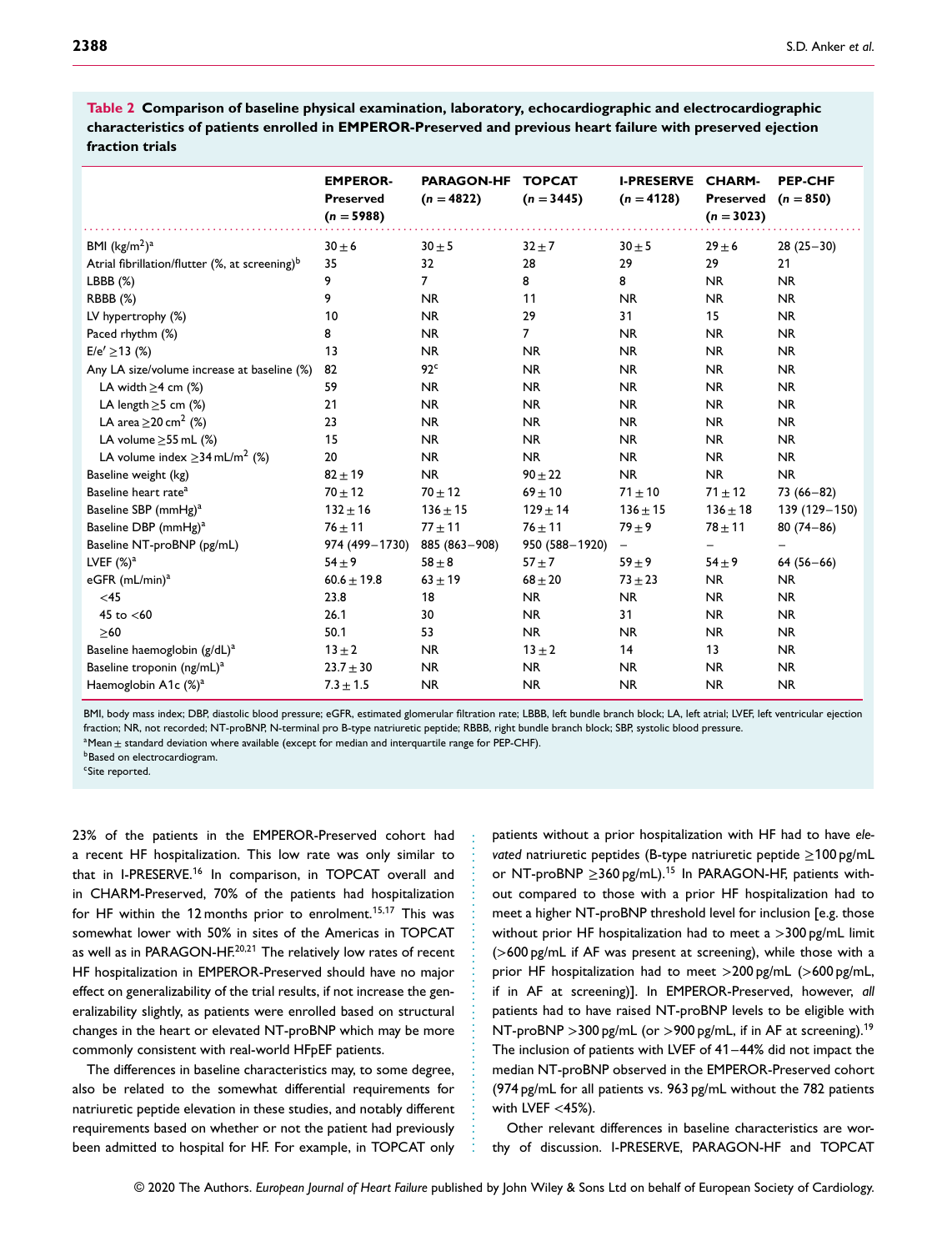| Ξ      | ×      |
|--------|--------|
| I      | ۰.     |
| $\sim$ | $\sim$ |
|        |        |
|        |        |

#### **Table 3 Baseline characteristics of patients enrolled in EMPEROR-Preserved stratified by region of enrolment**

|                                                              | <b>North</b>    | Latin           | <b>Europe</b>  | Asia           | Other           |
|--------------------------------------------------------------|-----------------|-----------------|----------------|----------------|-----------------|
|                                                              | America         | America         | $(n = 2689)$   | $(n = 686)$    | $(n = 379)$     |
|                                                              | $(n = 719)$     | $(n = 1515)$    |                |                |                 |
|                                                              |                 |                 |                |                |                 |
| Age (years) <sup>a</sup>                                     | $73 + 10$       | $70 + 10$       | $73 \pm 8$     | $72 + 9$       | $69 + 11$       |
| Women (%)                                                    | 44              | 47              | 46             | 36             | 46              |
| Obese (%)                                                    | 59              | 44              | 50             | 9              | 48              |
| Race (%)                                                     |                 |                 |                |                |                 |
| White                                                        | 86              | 71              | 99             | 0              | 48              |
| <b>Black</b>                                                 | 11              | 10              | 0.2            | 0              | 8               |
| Asian                                                        | $\overline{2}$  | $\mathbf{2}$    | 0.1            | 100            | 27              |
| Native American/other (%)                                    | $\mathbf{1}$    | 17              | 0.7            | 0              | 17              |
| NYHA class (%)                                               |                 |                 |                |                |                 |
| Ш                                                            | 76              | 85              | 81             | 89             | 70              |
| Ш                                                            | 23              | 15              | 19             | 10             | 30              |
| IV                                                           | 0.7             | 0.3             | 0.2            | 0.4            | 0               |
| Hypertension (%)                                             | 95              | 91              | 92             | 81             | 86              |
| Diabetes (%)                                                 | 51              | 54              | 47             | 44             | 52              |
| Obstructive sleep apnoea (%)                                 | 32              | $\mathbf{2}$    | 4              | 5              | 13              |
| $COPD (\%)$                                                  | 24              | 10              | 13             | 5              | 16              |
| Current smoker (%)                                           | $\overline{7}$  | 5               | 8              | 10             | 6               |
| Anaemia (%)                                                  | 34              | 8               | 12             | 19             | 15              |
| History of CAD (%)                                           | 46              | 31              | 34             | 38             | 29              |
| History of myocardial infarction (%)                         | 31              | 37              | 27             | 25             | 23              |
| History of atrial fibrillation/flutter (%)                   | 57              | 30              | 63             | 60             | 45              |
| History of malignancy                                        | 23              | $\overline{4}$  | 11             | 8              | 12              |
| Stroke (%)                                                   | 10              | 9               | 9              | 16             | 8               |
| Prior HF hospitalization within 12 months before visit 1 (%) | 26              | 14              | 23             | 34             | 29              |
| ICD $(%)$                                                    | 8               | $\mathbf{2}$    | 4              | $\mathbf{2}$   | 3               |
| Medications (%)                                              |                 |                 |                |                |                 |
| Non-MRA diuretics                                            | 84              | 74              | 85             | 67             | 83              |
| <b>ACE</b> inhibitors                                        | 32              | 33              | 52             | 22             | 33              |
| <b>ARBs</b>                                                  | 34              | 52              | 31             | 46             | 34              |
| <b>ARNI</b>                                                  | 4               | 3               | 1              | 4              | 3               |
| <b>MRA</b>                                                   | 24              | 40              | 38             | 43             | 40              |
| Beta-blockers                                                | 85              | 86              | 88             | 83             | 75              |
| <b>CCB</b>                                                   | 36              | 26              | 30             | 40             | 27              |
| Nitrates                                                     | 26              | 11              | 9              | 12             | 19              |
| Aspirin                                                      | 50              | 56              | 32             | 36             | 46              |
| Anticoagulants                                               | 50              | 25              | 61             | 53             | 42              |
| <b>Statins</b>                                               | 74              | 68              | 70             | 60             | 74              |
| Digoxin                                                      | $\overline{7}$  | 6               | 12             | 11             | 8               |
| Baseline NT-proBNP (pg/mL) <sup>b</sup>                      | 1043            | 835 (449-1624)  | 956 (482-1639) | 1213           | 1073            |
|                                                              | $(528 - 1860)$  |                 |                | $(686 - 2036)$ | $(536 - 1945)$  |
| LVEF $(\%)^a$                                                | $56 \pm 8$      | $54 \pm 9$      | $53 \pm 8$     | $57 + 9$       | $55 \pm 9$      |
| Baseline SBP (mmHg) <sup>a</sup>                             | $131 \pm 17$    | $130 \pm 16$    | $134 \pm 15$   | $129 \pm 16$   | $133 \pm 17$    |
| Baseline DBP (mmHg) <sup>a</sup>                             | $73 \pm 11$     | $76 + 10$       | $76 \pm 10$    | $75 + 12$      | $76 + 11$       |
| Baseline heart rate (bpm) <sup>a</sup>                       | $69 + 12$       | $69 + 11$       | $71 \pm 12$    | $72 \pm 13$    | $71 \pm 12$     |
| BMI $(kg/m2)a$                                               | $32 \pm 6$      | $30 \pm 6$      | $30 \pm 5$     | $25 \pm 4$     | $31 \pm 6$      |
| eGFR (mL/min) <sup>a</sup>                                   | $56.3 \pm 19.8$ | $62.1 \pm 21.4$ | $60 \pm 18$    | $64 \pm 19$    | $62.5 \pm 22.9$ |
| $<$ 45                                                       | 31              | 23              | 23             | 18             | 27              |
| 45 to $<$ 60                                                 | 28              | 23              | 28             | 27             | 21              |
| $\geq 60$                                                    | 41              | 54              | 49             | 55             | 52              |
| Baseline haemoglobin (g/dL) <sup>a</sup>                     | $13 \pm 2$      | $13 \pm 2$      | $14 \pm 1$     | $13 \pm 2$     | $13 \pm 2$      |
| Baseline troponin (ng/mL) <sup>a</sup>                       | $29.1 \pm 37$   | $22.5 \pm 27.9$ | $22.1 \pm 27$  | $26.3 \pm 38$  | $25.5 \pm 24.1$ |
|                                                              |                 |                 |                |                |                 |
| Haemoglobin A1c (%) <sup>a</sup>                             | $7.4 \pm 1.6$   | $7.6 \pm 1.7$   | $7.0 \pm 1.2$  | $6.9 \pm 1.1$  | $7.6 \pm 1.8$   |

ACE, angiotensin-converting enzyme; ARB, angiotensin receptor blocker; ARNI, angiotensin receptor–neprilysin inhibitor; CAD, coronary artery disease; CCB, calcium channel blocker; BMI, body mass index; COPD, chronic obstructive pulmonary disease; DBP, diastolic blood pressure; eGFR, estimated glomerular filtration rate; HF, heart failure; ICD, implantable cardioverter defibrillator; LVEF, left ventricular ejection fraction; MRA, mineralocorticoid receptor antagonist; NT-proBNP, N-terminal pro B-type natriuretic peptide; NYHA, New York Heart Association; SBP, systolic blood pressure. a Mean + standard deviation.

.................

**b**Median and interquartile range.

included only those patients with HF and LVEF ≥45%, while EMPEROR-Preserved enrolled patients with HF and LVEF *>*40%. The use of an LVEF threshold of 40% explains why the ejection fractions were lower in EMPEROR-Preserved. The use of an LVEF threshold of 40% might allow for treatment of potentially more therapy-responsive patients and avoid ambiguity of the 'mid-range'

between prior standards for reduced and preserved LVEF. Furthermore, the burden of comorbidities (particularly with chronic kidney disease and T2DM) was somewhat higher in patients enrolled in EMPEROR-Preserved and a higher number of patients had eGFR <45 mL/min/1.73 m<sup>2</sup>. This could have been due to the exclusion criteria cut-off set at  $20 \text{ mL/min}/1.73 \text{ m}^2$  instead of

© 2020 The Authors. *European Journal of Heart Failure* published by John Wiley & Sons Ltd on behalf of European Society of Cardiology.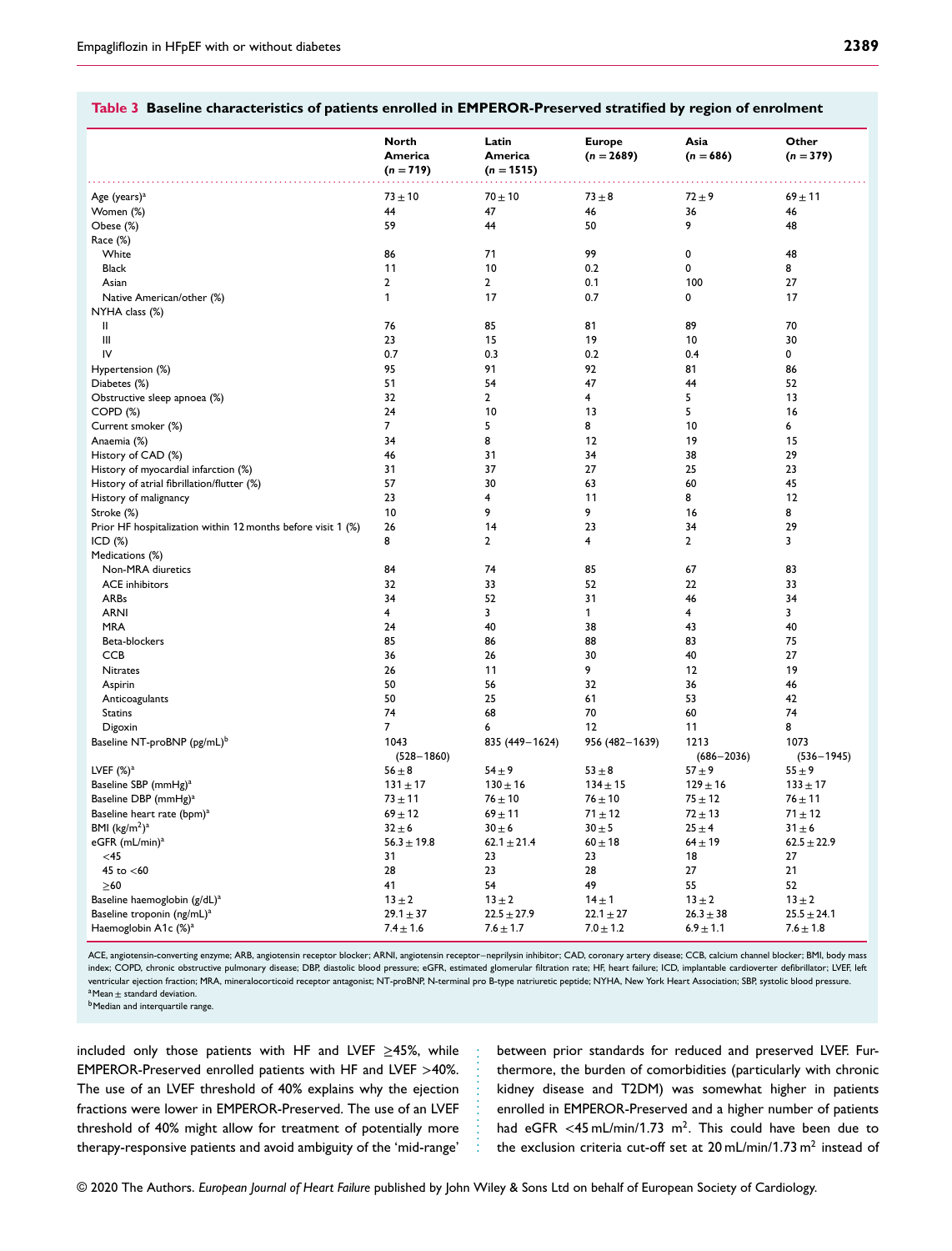$30 \text{ mL/min}/1.73 \text{ m}^2$  compared with other trials such as TOPCAT and PARAGON-HF. In EMPEROR-Preserved, 310 patients had an eGFR *<*30 mL/min/1.73 m2, and 1113 patients had an eGFR of 30.0 to *<*45 mL/min/1.73 m2. Interestingly, mean BMI was rather similar in the trials compared here, despite noticeable differences in BMI inclusion criteria. EMPEROR-Preserved included patients with a BMI <45 kg/m<sup>2</sup> at screening, whereas it was for instance  $\leq$ 40 kg/m<sup>2</sup> in PARAGON-HF.

Lastly, background therapy with MRAs and beta-blockers was considerably higher while the use of diuretics (any) was somewhat lower in EMPEROR-Preserved compared with PARAGON-HF (86% vs. 96%). In comparison, use of any diuretic at baseline in TOPCAT was 82%. Regarding MRA use, this may in part be due to the results of the TOPCAT trial, which suggested possible benefit in reducing first and recurrent HF hospitalizations with spironolactone in HFpEF patients.<sup>15</sup> This is important because studies have suggested that MRAs can exert systemic effects on collagen metabolism and may help to reduce pre- and afterload that may specifically hinder or reverse myocardial, vascular and renal fibrosis, which may have an important component in HFpEF.<sup>22,23</sup> Consequently, EMPEROR-Preserved will be able to test the potential efficacy of empagliflozin in addition to the use of MRAs (mostly spironolactone). Higher use of diuretics in PARAGON-HF may be related to the protocol which mandated diuretic therapy for at least 30 days before screening.

Some limitations should be considered while interpreting baseline data of EMPEROR-Preserved. The comparison of the severity and overall burden of comorbidities between EMPEROR-Preserved and prior HFpEF trials could not be done for some variables (in part due to lack of such information from other trials).

In summary, the EMPEROR-Preserved trial is the largest clinical trial ever conducted in patients with HFpEF to date. Compared to other contemporary HFpEF trials, the EMPEROR-Preserved cohort has some notable differences. These include a higher burden of comorbidities, many patients with low eGFR and T2DM, and overall these patients have a somewhat lower ejection fraction, slightly higher NT-proBNP concentration and high use of MRAs at baseline. EMPEROR-Preserved will determine whether the SGLT2 inhibitor empagliflozin – which has previously been shown to improve outcomes in HFrEF patients independent of T2DM status<sup>11</sup> – will also reduce morbidity and mortality in patients with HFpEF. As several biomarkers of cardiac and renal injury (including NT-proBNP, troponin T and eGFR), metabolic markers (including uric acid, haemoglobin A1c and haemoglobin), a large array of omics biomarkers, as well as adiposity and body weight change will also be evaluated, the EMPEROR-Preserved trial is also well poised to further our mechanistic understanding of the disease and of the pathophysiologic effects of empagliflozin. Results of the EMPEROR-Preserved trial will be available in 2021.

#### **Funding**

The EMPEROR-Preserved trial was funded by the Boehringer Ingelheim & Eli Lilly and Company Diabetes Alliance.

The sponsor of the EMPEROR-Preserved (Boehringer Ingelheim) is committed to responsible sharing of clinical study reports, related clinical documents, and patient level clinical study data. Researchers are invited to submit inquiries via the following website:<https://trials.boehringer-ingelheim.com> . Open Access funding enabled and organized by ProjektDEAL.

**Conflict of interest:** S.D.A. reports grants from Vifor; personal fees from Vifor, Bayer, Boehringer Ingelheim, Novartis, Servier, Impulse Dynamics, Cardiac Dimensions, and Thermo Fisher Scientific; and grants and personal fees from Abbott Vascular, outside the submitted work. J.B. reports consultancy fees from Boehringer Ingelheim during the conduct of the study; and consultancy fees from Abbott, Adrenomed, Amgen, Applied Therapeutics, Array, AstraZeneca, Bayer, BerlinCures, Boehringer Ingelheim, Cardior, CVRx, Foundry, G3 Pharma, Imbria, Impulse Dynamics, Innolife, Janssen, LivaNova, Luitpold, Medtronic, Merck, Novartis, NovoNordisk, Relypsa, Roche, Sanofi, Sequana Medical, V-Wave, and Vifor, outside the submitted work. G.F. reports personal fees from Boehringer Ingelheim for lectures and for being a trial committee member during the conduct of the study and Committee member of trials and registries sponsored by Bayer, Medtronic, Vifor, Servier, Amgen and Novartis outside the submitted work. E.B. reports consulting fees from Servier, AstraZeneca; subsidized travel/hotel/registration fees from Servier, Baldacc; membership in Steering Committees for Servier, Novartis; research grants from Jansen, Bayer/Merck, AstraZeneca, Boehringer Ingelheim; honoraria from Servier, Novartis, AstraZeneca. M.Bo. reports fees from Amgen, AstraZeneca, Bayer, Boehringer Ingelheim, Cytokinetics, Servier, Medtronic, ReCor, Vifor, Novartis and Abbott; he is supported by the Deutsche Forschungsgemeinschaft (DFG, TTR 219, S-01). H.P.B.L.R reports research grants and personal fees from Novartis, Roche Diagnostics and Vifor; and personal fees from Boehringer Ingelheim. D.J.C. is a trial coordinator for Boehringer Ingelheim. V.C. has received speaker fees and honoraria from Novartis, Sanofi, AstraZeneca, Boehringer Ingelheim, Serdia, Lupin, Sun USV, Cipla, Intas and Merck. E.C. reports grants from Boehringer Ingelheim during the conduct of the study; personal fees from Bayer Mexico, Servier Mexico, Stendhal; grants from Aliados estratégicos en salud y nutrición S.C., Servier Mexico, outside the submitted work. N.G. reports grants and personal fees from AstraZeneca, personal fees from BMS/Pfizer Alliance, Pfizer, Abbott, grants and personal fees from Medtronic, Novartis, Servier, participation in clinical trials with Novartis, Servier, Amgen, Boehringer Ingelheim, outside the submitted work. S.J. reports membership of advisory boards for Boehringer Ingelheim, Novartis and AstraZeneca (all fees are paid direct to the University of Leuven), and grants from AstraZeneca, Daiichi-Sankyo and Bayer outside the submitted work. J.L.J. reports grant support, consulting income and participation in clinical endpoint committees/data safety monitoring boards from Janssen, participation in clinical endpoint committees/data safety monitoring boards from Boehringer Ingelheim, grant support from Novartis, Innolife, Applied Therapeutics, Siemens Diagnostics and consultancy fees from Novartis, Roche Diagnostics and Abbott Diagnostics. J.R.G.J reports being on the advisory boards and receiving lecturing fees from Novartis, Boehringer Ingelheim, Ferrer International, Sanofi, Bayer, MSD. N.M. is funded by the German Research Foundation SFB TRR 219 (projects M-03 and M-05);

................................................................ ............................................................... .........................................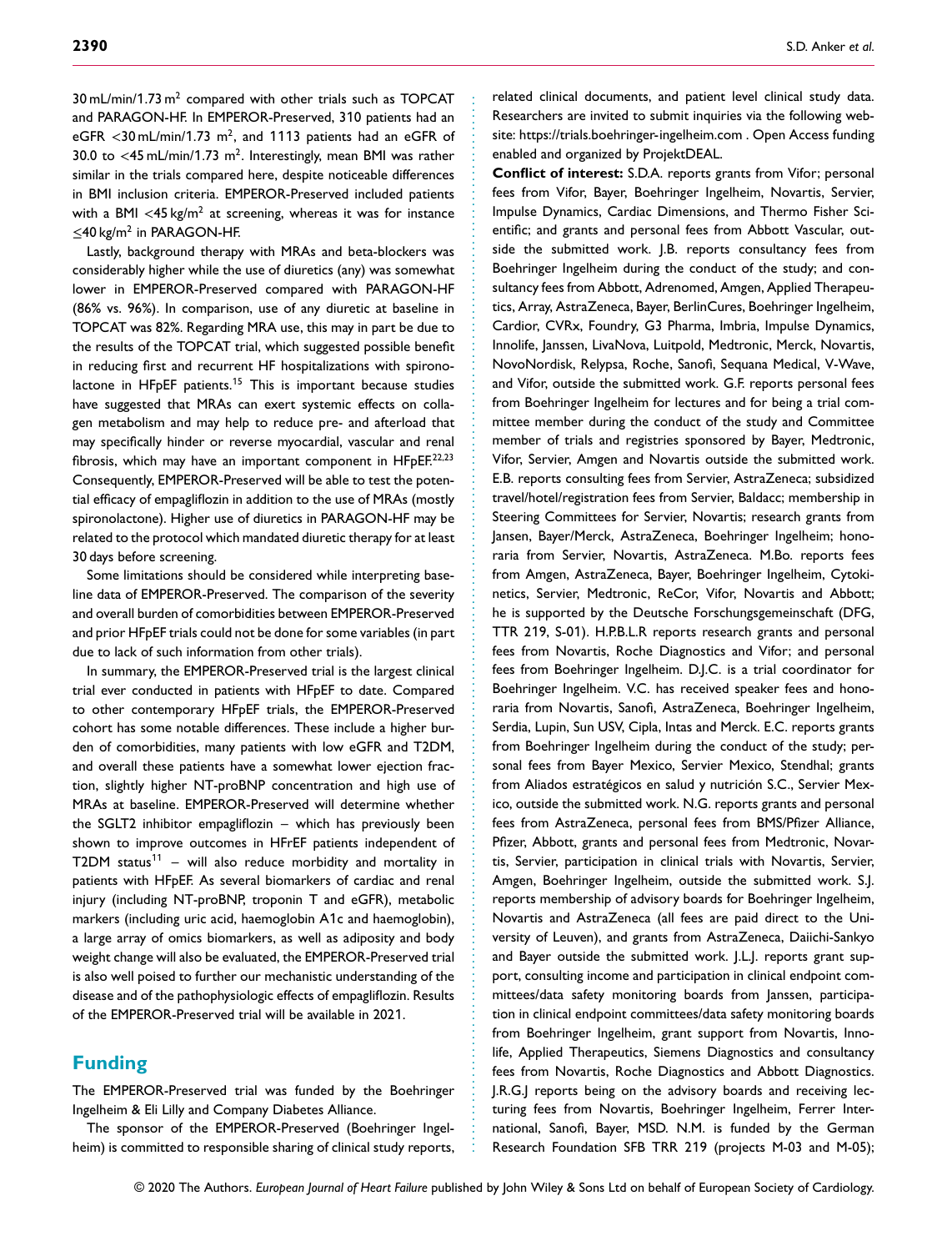reports giving lectures for and receiving honoraria from Amgen, Boehringer Ingelheim, Sanofi-Aventis, Merck Sharp & Dohme, Bristol-Myers Squibb, AstraZeneca, Lilly, Novo Nordisk; receiving unrestricted research grants from Boehringer Ingelheim; serving as an advisor for Amgen, Bayer, Boehringer Ingelheim, Sanofi-Aventis, Merck Sharp & Dohme, Bristol-Myers Squibb, AstraZeneca, Novo Nordisk; serving in trial leadership for Boehringer Ingelheim and Novo Nordisk; and declining all personal compensation from pharmaceutical and device companies. B.M. reports personal fees from Biotronik, AstraZeneca, Sanofi-Aventis, Servier, Novartis; grants and personal fees from Medtronic, Abbott, grants from Boston Scientific, outside the submitted work. S.J.N. reports grants from AstraZeneca, Amgen, Anthera, Eli Lilly, Esperion, Novartis, Cerenis, The Medicines Company, Resverlogix, InfraReDx, Roche, Sanofi-Regeneron and LipoScience, personal fees from AstraZeneca, Akcea, Eli Lilly, Anthera, Omthera, Merck, Takeda, Resverlogix, Sanofi-Regeneron, CSL Behring, Esperion, Boehringer Ingelheim, outside the submitted work. S.V.P. reports serves on the advisory boards and receives personal fees from Laboratorios Ferrer, Abbott- St Jude, Novartis and Laboratorios Bago. I.P. reports personal fees from Boehringer Ingelheim, during the conduct of the study; personal fees from Boehringer Ingelheim, outside the submitted work. P.P. reports personal fees from Boehringer Ingelheim, AstraZeneca, Servier, BMS, Amgen, Novartis, Merck, Pfizer, Berlin Chemie, and grants and personal fees from Vifor Pharma. M.S. reports personal fees from Novartis, Abbott, Merck, Bayer, Boehringer, AstraZeneca, and fees from Vifor, outside the submitted work. M.F.S. reports receiving speaker fees from Novartis, Sanofi Genzyme, AstraZeneca and Boehringer Ingelheim. J.S. reports personal fees from Boehringer Ingelheim, during the conduct of the study. I.S. reports personal fees from Boehringer Ingelheim, outside the submitted work. S.T. reports grants from Boheringer Ingelheim, grants and personal fees from Servier, and personal fees from Pfizer, Menarini, Sanofi Aventis, outside the submitted work. H.T. reports grants from Actelion Pharmaceuticals Japan Ltd, Japan Tobacco Inc, Mitsubishi Tanabe Pharma Corporation, Nippon Boehringer Ingelheim Co., Ltd, Daiichi-Sankyo Co., Ltd, IQVIA Services Japan, Omron Healthcare, Astellas Pharma Inc., Novartis Pharma K.K., Takeda Pharmaceutical Company Limited Teijin Pharma Ltd, MSD K.K., personal fees from MSD K.K. Astellas Pharma Inc, Pfizer Japan Inc., Bristol-Myers Squibb Company, Otsuka Pharmaceutical Co. Ltd, Daiichi-Sankyo Co. Ltd, Mitsubishi Tanabe Pharma Corporation, Nippon Boehringer Ingelheim Co. Ltd, Takeda Pharmaceutical Company Limited, Bayer Yakuhin, Ltd, Novartis Pharma K.K. Kowa Pharmaceutical Co. Ltd, Teijin Pharma Ltd, other from Nippon Boehringer Ingelheim Co. Ltd., Bayer Yakuhin, Ltd, Novartis Pharma K.K.,Ono Pharmaceutical Co., Ltd, outside the submitted work. S.V. holds a Tier 1 Canada Research Chair in Cardiovascular Surgery; and reports receiving research grants and/or speaking honoraria from Amarin, Amgen, AstraZeneca, Bayer, Boehringer Ingelheim, Bristol-Myers Squibb, Eli Lilly, EOCI Pharmacomm Ltd, HLS Therapeutics, Janssen, Merck, Novartis, Novo Nordisk, Sanofi, Sun Pharmaceuticals, Phase-Bio and the Toronto Knowledge Translation Working Group; he is a member of the scientific excellence committee of the

EMPEROR-Reduced trial and served as a national lead investigator of the DAPA-HF and EMPEROR-Reduced trials; he is the President of the Canadian Medical and Surgical Knowledge Translation Research Group, a federally incorporated not-for-profit physician organization. D.V. reports grants and personal fees from Boehringer Ingelheim, during the conduct of the study; grants and personal fees from Novartis and Amgen, outside the submitted work. J.Z. reports personal fees from Boehringer Ingelheim, during the conduct of the study. W.J., S.S, J.M.S., and M.Br. are employees of Boehringer Ingelheim. S.J.P. reports that he is a consultant for Boehringer Ingelheim. F.Z. reports personal fees from Boehringer Ingelheim during the conduct of the study; personal fees from Janssen, Novartis, Boston Scientific, Amgen, CVRx, AstraZeneca, Myokardia, Vifor Fresenius, Cardior, Cereno pharmaceutical, Applied Therapeutics, Merck, Bayer, Owkin, and Cellprothera, outside the submitted work; and other support from CVCT and Cardiorenal, outside the submitted work. M.P. reports personal fees from Boehringer Ingelheim, during the conduct of the study; personal fees from AbbVie, Akcea, Amarin, AstraZeneca, Amgen, Boehringer Ingelheim, Cardiorentis, Daiichi Sankyo, Johnson & Johnson, Lilly, Novartis, Pfizer, Relypsa, Sanofi, Synthetic Biologics, Theravance, and NovoNordisk, outside the submitted work. All other authors have noting to disclose.

#### **References**

................................................................ ............................................................... .........................................

- 1. GBD 2017 Disease and Injury Incidence and Prevalence Collaborators. Global, regional, and national incidence, prevalence, and years lived with disability for 354 diseases and injuries for 195 countries and territories, 1990–2017: a systematic analysis for the global burden of disease study 2017. *Lancet* 2018;**392**:1789–1858.
- 2. Yancy CW, Jessup M, Bozkurt B, Butler J, Casey DE Jr, Drazner MH, Fonarow GC, Geraci SA, Horwich T, Januzzi JL, Johnson MR, Kasper EK, Levy WC, Masoudi FA, McBride PE, McMurray JJ, Mitchell JE, Peterson PN, Riegel B, Sam F, Stevenson LW, Tang WH, Tsai EJ, Wilkoff BL; American College of Cardiology Foundation and American Heart Association Task Force on Practice Guidelines. 2013 ACCF/AHA guideline for the management of heart failure: a report of the American College of Cardiology Foundation/American Heart Association Task Force on Practice Guidelines. *J Am Coll Cardiol* 2013;**62**:e147–e239.
- 3. Ponikowski P, Voors AA, Anker SD, Bueno H, Cleland JG, Coats AJ, Falk V, Gonzalez-Juanatey JR, Harjola VP, Jankowska EA, Jessup M, Linde C, Nihoyannopoulos P, Parissis JT, Pieske B, Riley JP, Rosano GM, Ruilope LM, Ruschitzka F, Rutten FH, van der Meer P; Authors/Task Force Memebrs and Document Reviewers. 2016 ESC Guidelines for the diagnosis and treatment of acute and chronic heart failure: the Task Force for the diagnosis and treatment of acute and chronic heart failure of the European Society of Cardiology (ESC). Developed with the special contribution of the Heart Failure Association (HFA) of the ESC. *Eur J Heart Fail* 2016;**18**:891–975.
- 4. Ferrari R, Bohm M, Cleland JG, Paulus WJ, Pieske B, Rapezzi C, Tavazzi L. Heart failure with preserved ejection fraction: uncertainties and dilemmas. *Eur J Heart Fail* 2015;**17**:665–671.
- 5. Lewis EF, Lamas GA, O'Meara E, Granger CB, Dunlap ME, McKelvie RS, Probstfield JL, Young JB, Michelson EL, Halling K, Carlsson J, Olofsson B, McMurray JJ, Yusuf S, Swedberg K, Pfeffer MA. Characterization of health-related quality of life in heart failure patients with preserved versus low ejection fraction in CHARM. *Eur J Heart Fail* 2007;**9**:83–91.
- 6. Solomon SD, McMurray JJ, Anand IS, Ge J, Lam CS, Maggioni AP, Martinez F, Packer M, Pfeffer MA, Pieske B, Redfield MM, Rouleau JL, van Veldhuisen DJ, Zannad F, Zile MR, Desai AS, Claggett B, Jhund PS, Boytsov SA, Comin-Colet J, Cleland J, Düngen HD, Goncalvesova E, Katova T, Kerr Saraiva JF, Lelonek M, Merkely B, Senni M, Shah SJ, Zhou J, Rizkala AR, Gong J, Shi VC, Lefkowitz MP; PARAGON-HF Investigators and Committees. Angiotensin-neprilysin inhibition in heart failure with preserved ejection fraction. *N Engl J Med* 2019;**381**:1609–1620.
- 7. Zinman B, Wanner C, Lachin JM, Fitchett D, Bluhmki E, Hantel S, Mattheus M, Devins T, Johansen OE, Woerle HJ, Broedl UC, Inzucchi SE; EMPA-REG OUT-COME Investigators. Empagliflozin, cardiovascular outcomes, and mortality in type 2 diabetes. *N Engl J Med* 2015;**373**:2117–2128.